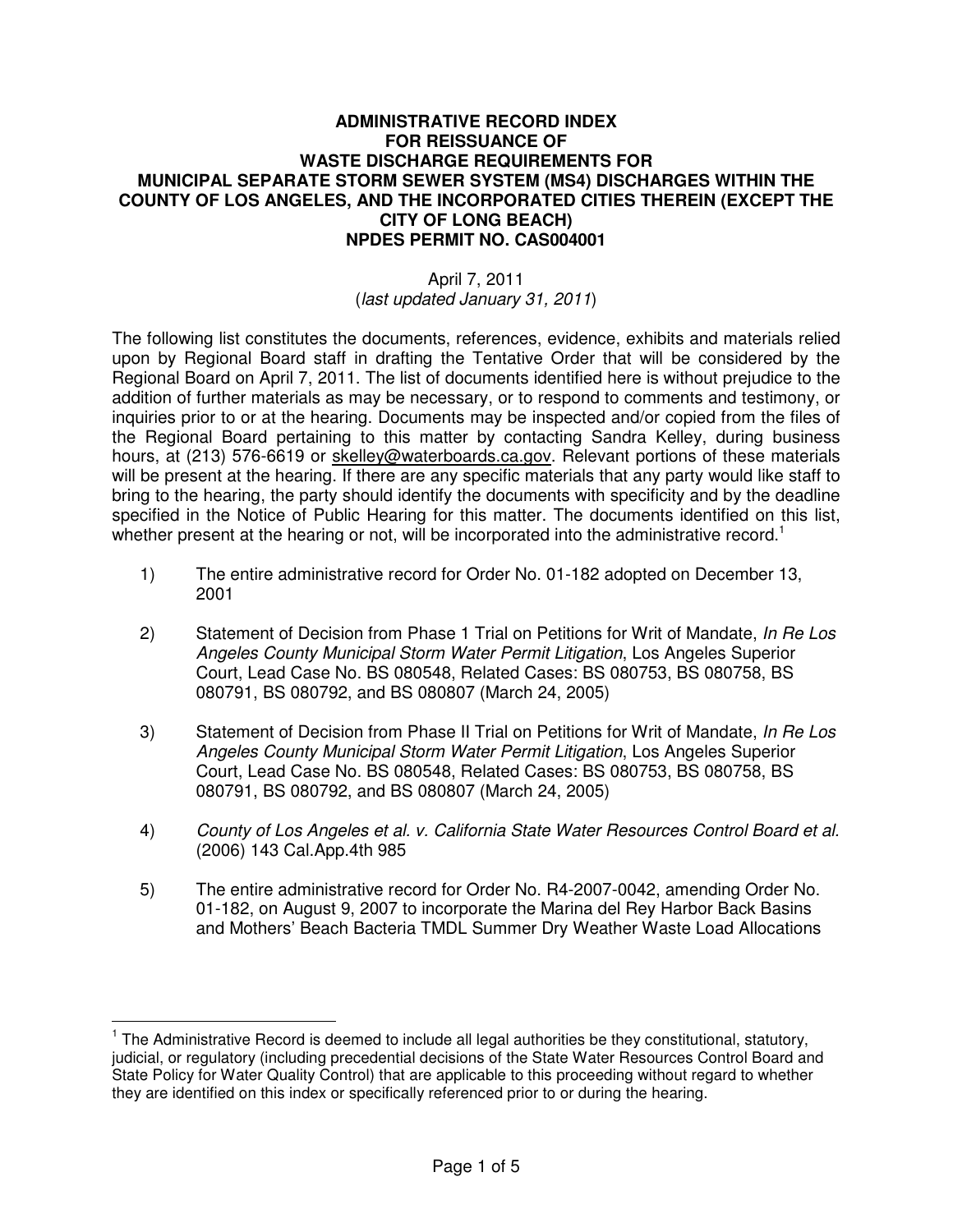- 6) Statement of Decision Pursuant to Government Code Section 17500 et seq.; Title 2, California Code of Regulations, Division 2, Chapter 2.5, Article 7, In Re Test Claim on Los Angeles Regional Water Quality Control Board Order No. 01-182, Permit CAS004001, Parts 4C2a, 4C2b, 4E, & 4F5c3, Case Nos. 03-TC-04, 03-TC-19, 03- TC-20, and 03-TC-21 (September 3, 2009)
- 7) The entire administrative record for Order No. R4-2009-0130, amending Order No. 01-182, on December 10, 2009 to incorporate the Los Angeles River Watershed Trash TMDL Waste Load Allocations
- 8) Peremptory Writ of Mandate, County of Los Angeles et al. v. State Water Resources Control Board et al., Los Angeles Superior Court Case No. BS122724 (July 23, 2010)
- 9) The entire administrative record for the 2002 Santa Monica Bay Beaches Bacteria Dry Weather TMDL (including post-adoption documents from the State Water Resources Control Board, Office of Administrative Law, and U.S. Environmental Protection Agency approving the TMDL)
- 10) Chapter 7-4 of the Basin Plan, which includes the regulatory provisions of the Santa Monica Bay Beaches Dry Weather TMDL
- 11) 2004 Santa Monica Bay Beaches Bacteria TMDL Coordinated Shoreline Monitoring Plan
- 12) Public Review Period and Tentative Approval of Changes to the Santa Monica Bay Shoreline Monitoring Requirements Contained in the Monitoring and Reporting Program Under the Los Angeles County Municipal Storm Water Discharge Permit (NPDES NO. CAS004001) and the Santa Monica Bay Beaches Bacterial TMDLs
- 13) Final Approval of Changes to the Santa Monica Bay Shoreline Monitoring Requirements Contained in the Monitoring and the Reporting Program Under the Los Angeles County Municipal Storm Water Discharge Permit (NPDES NO. CAS004001) to Conform to the Extent Possible with the Santa Monica Beaches Bacterial TMDLs
- 14) Santa Monica Bay Beaches Bacteria TMDL Implementation Plans for Jurisdictional Groups 1 through 7 (2005)
- 15) Los Angeles County Unified Annual Stormwater Reports (2001-2010) (relevant excerpts pertaining to Countywide permit & Santa Monica Bay Watershed Management Areas)
- 16) Permittees Stormwater Monitoring Reports (2001-2010) (relevant excerpts pertaining to Countywide permit & Santa Monica Bay Watershed Management Areas)
- 17) Dwight, R. H. et al., Estimating the Economic Burden from Illnesses Associated with Recreational Coastal Water Pollution – A Case Study in Orange County, California, Journal of Environmental Management, 76(2): 95-103 (2005)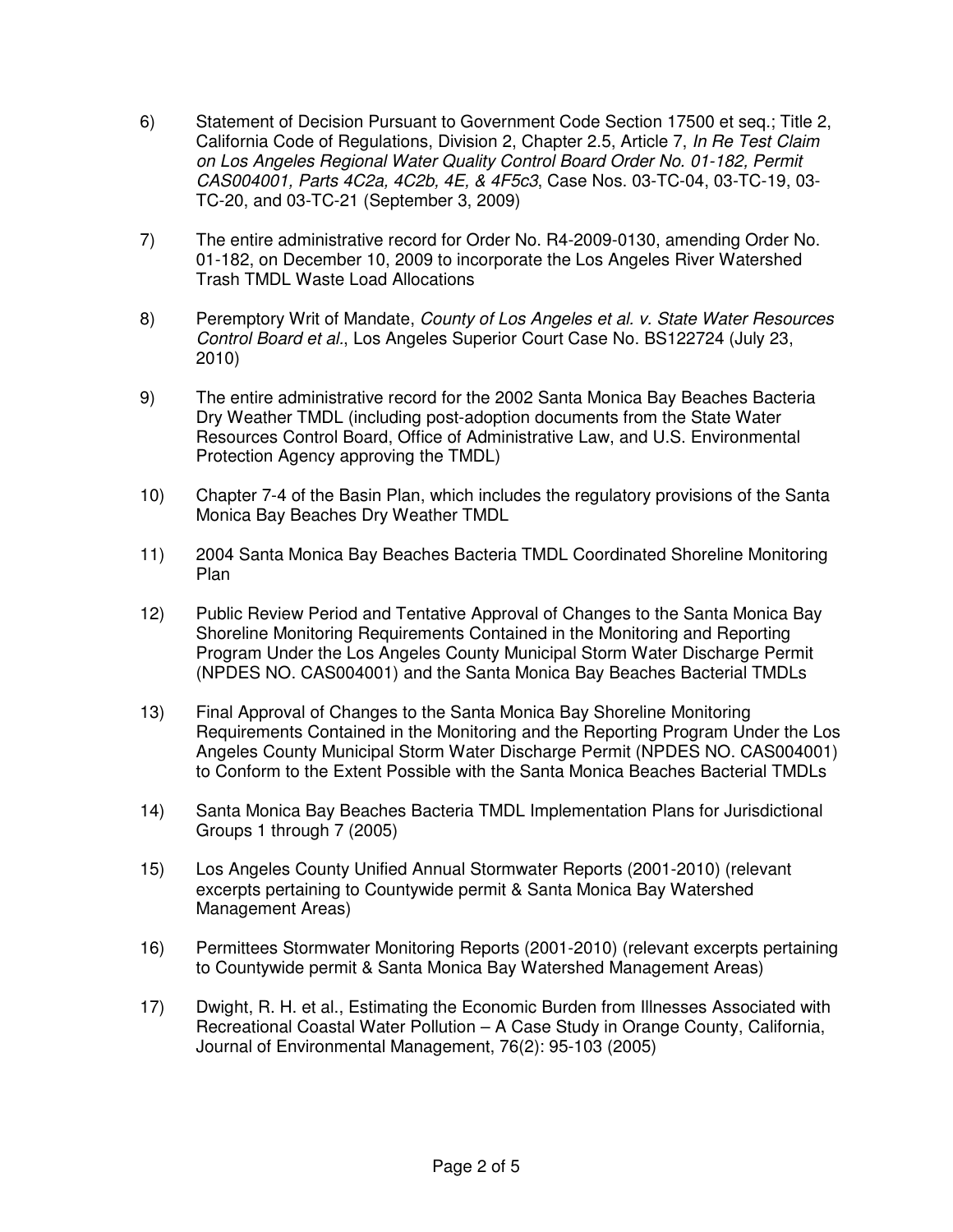- 18) Given, S., L. H. Pendleton, and A. B. Boehm, Regional Public Health Cost Estimates of Contaminated Coastal Waters: A Case Study of Gastroenteritis at Southern California Beaches, Env. Sci. Technol. (2006)
- 19) Gold, M., M. Bartlett, J. Dorsey, and C. McGee, An assessment of inputs of fecal indicator organisms and human enteric viruses from two Santa Monica Bay storm drains. A technical report prepared for the Santa Monica Bay Restoration Project. 1990.
- 20) Gold, M., M. Bartlett, J. Dorsey, and C. McGee. Storm drains as a source of indicators to the nearshore waters of Santa Monica Bay. A technical report prepared for the Santa Monica Bay Restoration Project. 1991.
- 21) Gold, M., M. Bartlett, C. McGee, and G. Deets. Pathogens and indicators in storm drains within the Santa Monica Bay watershed. A technical report prepared for the Santa Monica Bay Restoration Project. 1992.
- 22) Pendleton, L. and Kildow, J., The Non-Market Value of Beach Recreation, Shore and Beach 74 (2): 34-37 (2006).
- 23) Storm Water Panel, The Feasibility of Numeric Effluent Limits Applicable to Discharges of Storm Water Associated with Municipal, Industrial and Construction Activities, Recommendations to the California State Water Resources Control Board (June 2006).
- 24) USC Sea Grant, Huntington Beach Closure Investigation: Technical Review (2000).
- 25) Gold, Mark Andrew. What are the health risks of swimming in Santa Monica Bay?: An examination of the issues surrounding the public health debate. Dissertation, University of California, Los Angeles. 1994.
- 26) Haile, Robert W., John S. Witte, Mark Gold, Ron Cressey, Charles McGee, Robert C. Millikan, Alice Glasser, Nina Harawa, Carolyn Ervin, Patricia Harmon, Janice Harper, John Dermand, James Alamillo, Kevin Barrett, Mitchell Nides, and Guang-yu Wang. The health effects of swimming in ocean water contaminated by storm drain runoff. Epidemiology 10(4):355-363. 1999.
- 27) Taggart, Mitzy. Factors affecting shoreline fecal bacteria densities around freshwater outlets at two marine beaches. Dissertation, University of California, Los Angeles. 2002.
- 28) County of Los Angeles. Dry weather discharge treatment feasibility study. Department of Public Works, Watershed Management Division. 2003.
- 29) Federal Register. Part II, Environmental Protection Agency, 40 CFR Parts 122, 123, and 124, National Pollutant Discharge Elimination System Permit Application Regulations for Storm Water Discharges; Final Rule. Vol. 55, No. 222, November 16, 1990.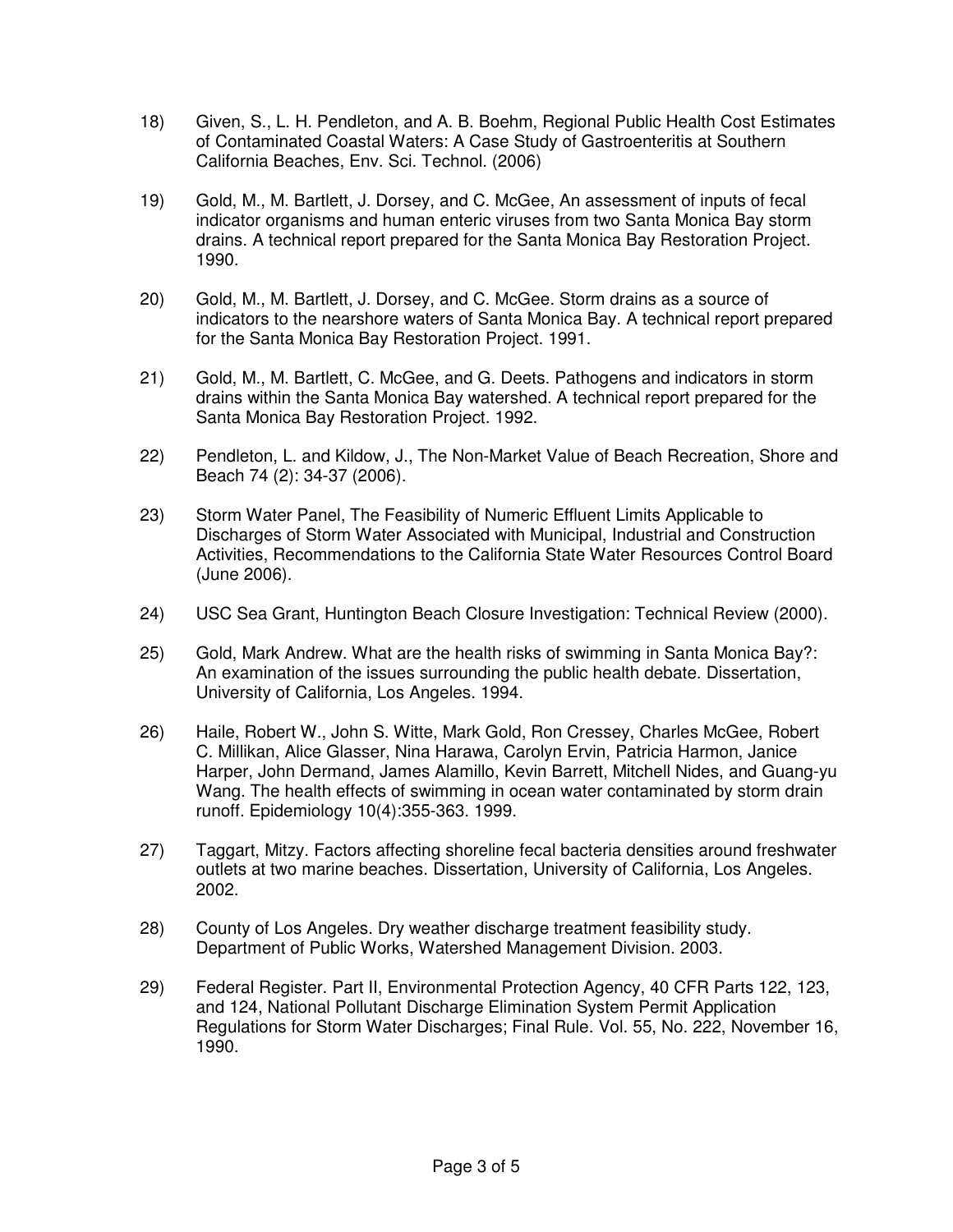- 30) Federal Register. Questions and Answers Regarding Implementation of an Interim Permitting Approach for Water Quality-Based Effluent Limitations in Storm Water Permits. Vol. 61, No. 216, pp. 57425-57429.
- 31) Regional Water Quality Control Board, Los Angeles Region. Amendment to the Water Quality Control Plan for the Los Angeles Region to update the bacteria objectives for water bodies designated for water contact recreation. Resolution 2001- 018. October 25, 2001.
- 32) State Water Resources Control Board. Order No. WQ 91-03.
- 33) State Water Resources Control Board. Order No. WQ 91-04.
- 34) State Water Resources Control Board. Order No. WQ 98-01.
- 35) State Water Resources Control Board. Order No. WQ 99-05.
- 36) State Water Resources Control Board. Order No. WQ 2001-15.
- 37) United States Environmental Protection Agency. Establishing TMDL "Daily" Loads in Light of the Decision by the U.S. Court of Appeals for the D.C. Circuit in Friends of the Earth, Inc. v. EPA et al., No. 05-5015, (April 25, 2006) and Implications for NPDES Permits. November 15, 2006.
- 38) United States Environmental Protection Agency. Establishing total maximum daily load (TMDL) wasteload allocations (WLAs) for storm water sources and NPDES permit requirements based on those WLAs. Office of Water. Memorandum to Water Division Directors Regions 1-10. November 22, 2002.
- 39) United States Environmental Protection Agency. "Revisions to the November 22, 2002 Memorandum 'Establishing Total Maximum Daily Load (TMDL) Waste Load Allocations (WLAs) for Storm Water Sources and NPDES Permit Requirements Based on Those WLAs'". Office of Wastewater Management and Office of Wetlands, Oceans and Watersheds. November 12, 2010.
- 40) United States Environmental Protection Agency. Interim permitting approach for water quality-based effluent limitations in storm water permits. EPA 833-D-96-001. Office of Water. 1996.
- 41) Wang, Guang-yu. E-mail correspondence to Mark Gold, Heal the Bay, re: Low flow diversion treatment projects sum\_1.xls. September 12, 2006.
- 42) State Water Resources Control Board. 2006. List of Clean Beaches Initiative (CBI) Projects in Los Angeles County funded by SWRCB under Propositions 13 and 40.
- 43) State Louisiana NPDES Municipal Storm Water Permit No. LAR040000
- 44) State of New York NPDES Municipal Storm Water Permit No. GP-02-02
- 45) State of Oklahoma Phase II NPDES Municipal Storm Water Permit No.OKR04